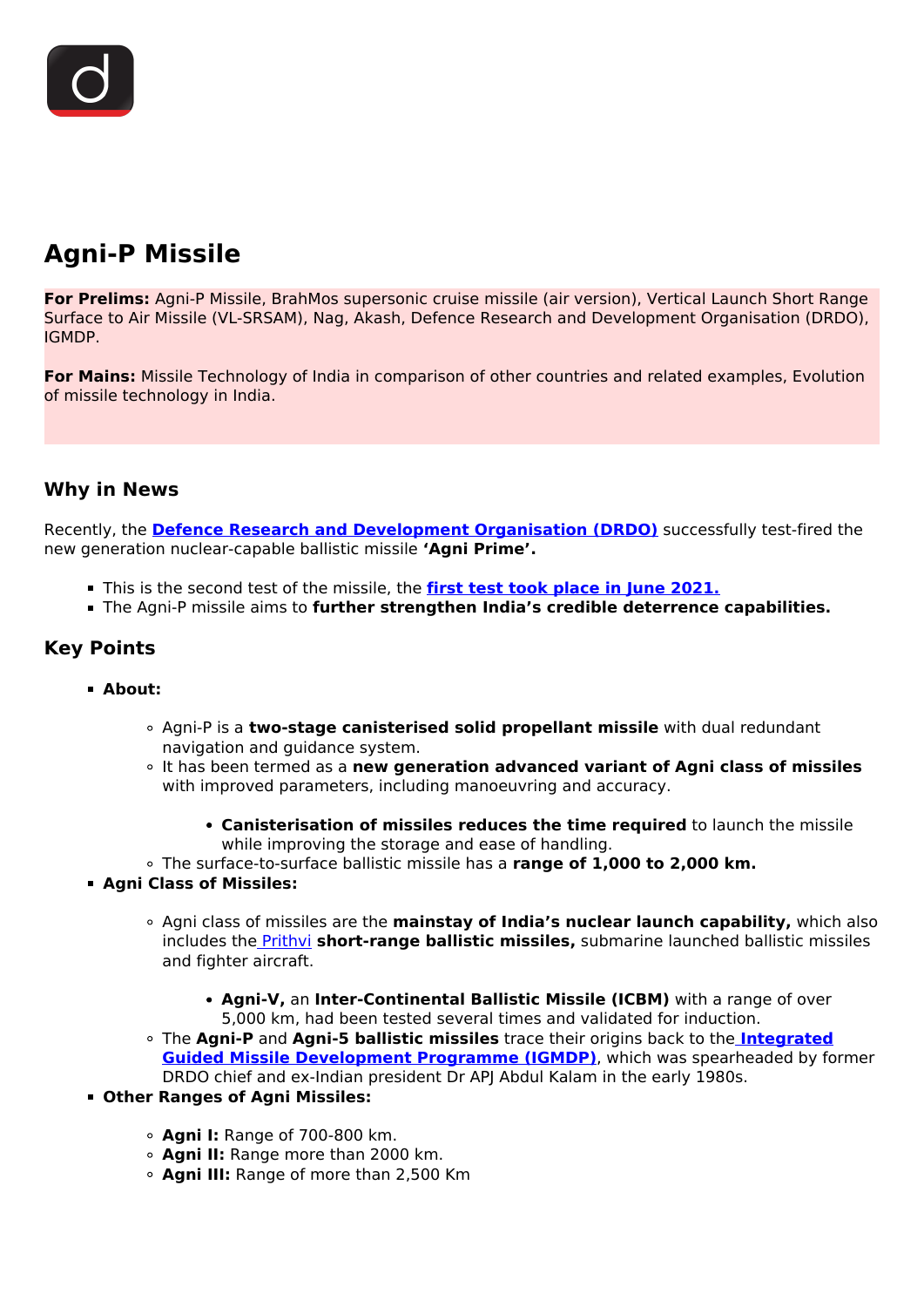- **Agni IV:** Range is more than 3,500 km and can fire from a road mobile launcher.
- **Agni-V:** The **longest of the Agni series,** an Inter-Continental Ballistic Missile (ICBM) with a range of over 5,000 km.
- **Recently Tested Missile:**
	- [BrahMos supersonic cruise missile](/daily-updates/daily-news-analysis/brahmos-missile) **(air version)**
	- **[Vertical Launch Short Range Surface to Air Missile \(VL-SRSAM\)](/daily-updates/daily-news-analysis/smart-system-drdo)**

#### **IGMDP (Integrated Guided Missile Development Program)**

- It was **conceived by Dr. A.P.J. Abdul Kalam** to enable India attain self-sufficiency in the field of missile technology. It was approved by the **Government of India in 1983 and completed in March 2012.**
- The 5 missiles (P-A-T-N-A) developed under this program are:
	- **P**rithvi: Short range surface to surface ballistic missile.
	- **A**gni: Ballistic missiles with different ranges, i.e. Agni (1,2,3,4,5)
	- **T**rishul: Short range low level surface to air missile.
	- **N**ag: 3rd generation anti-tank missile.
	- **A**kash: Medium range surface to air missile.

# **History of Missile Technology in India**

- **About:**
	- Before Independence, several kingdoms in India were using **rockets as part of their warfare technologies.**
		- **[Mysore ruler Hyder Ali](/to-the-points/paper1/anglo-mysore-wars)** [s](/to-the-points/paper1/anglo-mysore-wars)tarted inducting iron-cased rockets in his army in the  $mid-18<sup>th</sup>$  century.
	- At the time of Independence, **India did not have any indigenous missile** capabilities.
	- The government created the **Special Weapon Development Team in 1958.**
		- This was later expanded and called the **Defence Research and Development Laboratory (DRDL),** which moved from Delhi to Hyderabad by 1962.
	- In 1972, Project Devil, for the development of a **medium range Surface-to-Surface Missile** was initiated.
	- By 1982, **DRDL was working on several missile technologies** under the Integrated Guided Missiles Development Programme (IGMDP).
- **Kind of Missiles India Have:**
	- **Surface-Launched Systems:**
		- **Anti-Tank Guided Missile:**

#### **[Nag](/daily-updates/daily-news-analysis/helina-and-dhruvastra-anti-tank-guided-missile)**

**Surface-to-Air Missile:**

#### **[Akash](/daily-updates/daily-news-analysis/akash-prime-surface-to-air-missile-drdo)**

- **Medium-Range Sam:**
	- Production of MRSAM systems for the Navy is complete, and it is placing its order
- **Short-Range Sam:**
	- For the Navy, the first flight tests have been successfully conducted.